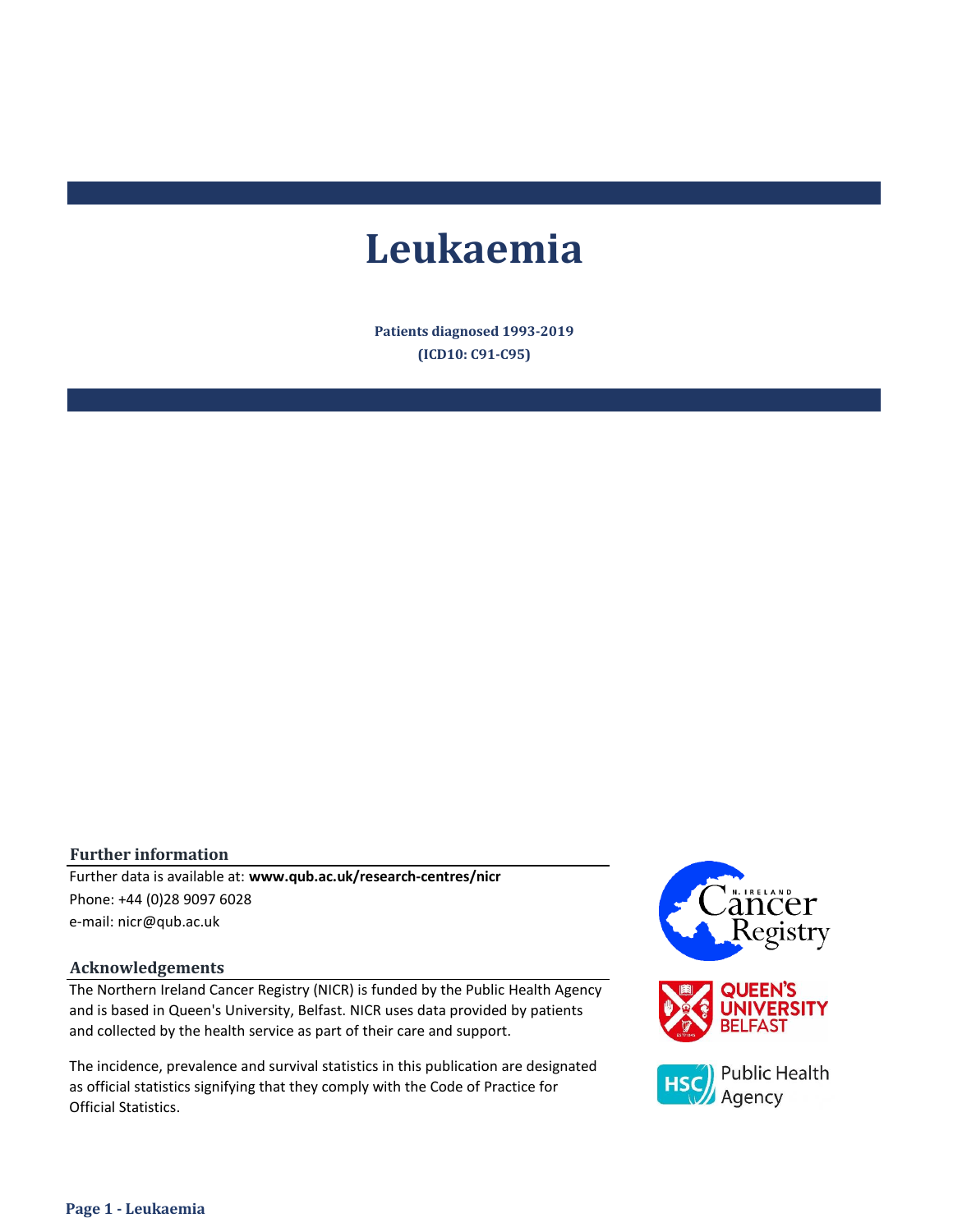# **Incidence**

During 2015-2019:

- **There were 150 male and 108 female cases of leukaemia diagnosed each year.**
- Leukaemia made up 3.0% of all male, and 2.2% of all female cancers (ex NMSC).

▪ The risk of developing leukaemia before the age of 75 was 1 in 99.6 for men and 1 in 149.7 for women, while before the age of 85 the risk was 1 in 54.1 for men and 1 in 90.0 for women.

#### **Incidence by age at diagnosis** *- Leukaemia, Cases in 2015-2019*

During 2015-2019:

**The median age at diagnosis was 67** for men and 70 for women.

**Example 2** Cancer risk increased with age, with 33.3% of men and 37.0% of women aged 75 years or more at diagnosis.

■ 23.6% of cases were diagnosed among those aged under 55.

| Age at          | Average cases per year |               |                   |  |  |  |  |  |
|-----------------|------------------------|---------------|-------------------|--|--|--|--|--|
| diagnosis       | <b>Male</b>            | <b>Female</b> | <b>Both sexes</b> |  |  |  |  |  |
| $0 - 54$        | 39                     | 21            | 61                |  |  |  |  |  |
| $54 - 64$       | 26                     | 17            | 44                |  |  |  |  |  |
| $65 - 74$       | 36                     | 29            | 65                |  |  |  |  |  |
| $75+$           | 50                     | 40            | 89                |  |  |  |  |  |
| <b>All ages</b> | 150                    | 108           | 258               |  |  |  |  |  |



#### **Incidence by year of diagnosis** *- Leukaemia, Cases in 1995-2019*

▪ Among males the number of cases of leukaemia increased by 10.3% from an annual average of 136 cases in 2010- 2014 to 150 cases in 2015-2019.

▪ Among females the number of cases of leukaemia increased by 14.9% from an annual average of 94 cases in 2010- 2014 to 108 cases in 2015-2019.

| <b>Year of</b><br>diagnosis | <b>Male</b> | <b>Female</b> | <b>Both</b><br>sexes |
|-----------------------------|-------------|---------------|----------------------|
| 2010                        | 143         | 89            | 232                  |
| 2011                        | 146         | 109           | 255                  |
| 2012                        | 129         | 93            | 222                  |
| 2013                        | 129         | 85            | 214                  |
| 2014                        | 131         | 95            | 226                  |
| 2015                        | 139         | 115           | 254                  |
| 2016                        | 134         | 91            | 225                  |
| 2017                        | 162         | 118           | 280                  |
| 2018                        | 161         | 101           | 262                  |
| 2019                        | 154         | 115           | 269                  |



*Note: Annual averages have been rounded to the nearest integer. Sums of numbers in table rows or columns may thus differ slightly from the given total. NMSC: Non-melanoma skin cancer*

#### **Page 2 - Leukaemia**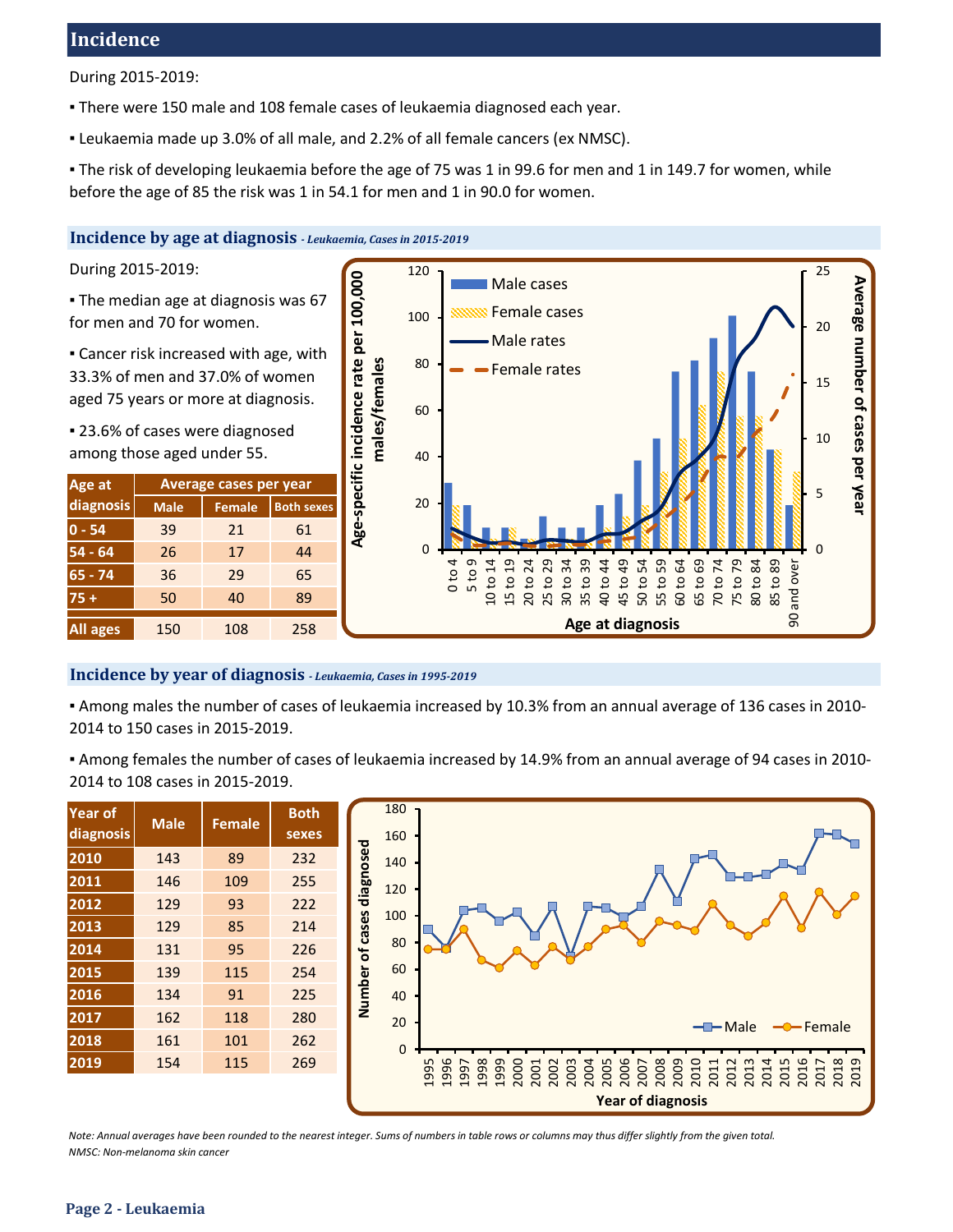#### **Trends in age-standardised incidence rates** *- Leukaemia, Cases in 1995-2019*

▪ Among males age-standardised incidence rates of leukaemia decreased by 2.5% from 20.2 per 100,000 person years in 2010-2014 to 19.7 cases per 100,000 persons years in 2015-2019. This difference was not statistically significant.

▪ Among females age-standardised incidence rates of leukaemia increased by 9.0% from 11.1 per 100,000 person years in 2010-2014 to 12.1 cases per 100,000 persons years in 2015-2019. This difference was not statistically significant.



Age-standardised incidence rates illustrate the change in the number of cases within a population of a fixed size and age structure (2013 European Standard).

They thus represent changes other than those caused by population growth and/or ageing.

Trends can also be influenced by changes in how cancer is classified and coded. (e.g. the move from ICD-0-2 to ICD-0-3 in 2019).

# **Incidence by deprivation quintile** *- Leukaemia, Cases in 2015-2019*

The annual number of cases during 2015-2019 varied in each deprivation quintile due to variations in population size and age.

After accounting for these factors, incidence rates:

 ▪ in the most socio-economically deprived areas did not vary significantly from the NI average.

 ▪ in the least socio-economically deprived areas did not vary significantly from the NI average.

| <b>Deprivation quintile</b>        |             | <b>Average cases per year</b> |                   |
|------------------------------------|-------------|-------------------------------|-------------------|
|                                    | <b>Male</b> | <b>Female</b>                 | <b>Both sexes</b> |
| <b>Least deprived (Quintile 1)</b> | 33          | 23                            | 56                |
| <b>Quintile 2</b>                  | 30          | 23                            | 53                |
| <b>Quintile 3</b>                  | 28          | 22                            | 49                |
| <b>Quintile 4</b>                  | 35          | 20                            | 55                |
| <b>Most deprived (Quintile 5)</b>  | 24          | 20                            | 44                |
| <b>Northern Ireland</b>            | 150         | 108                           | 258               |

compare incidence rates in each deprivation quintile with the Northern Ireland incidence rate.

A value above 100 means that incidence rates in that deprivation quintile are greater than the Northern Ireland average.

This measure takes account of population size and age structure. Differences are thus not a result of these factors.

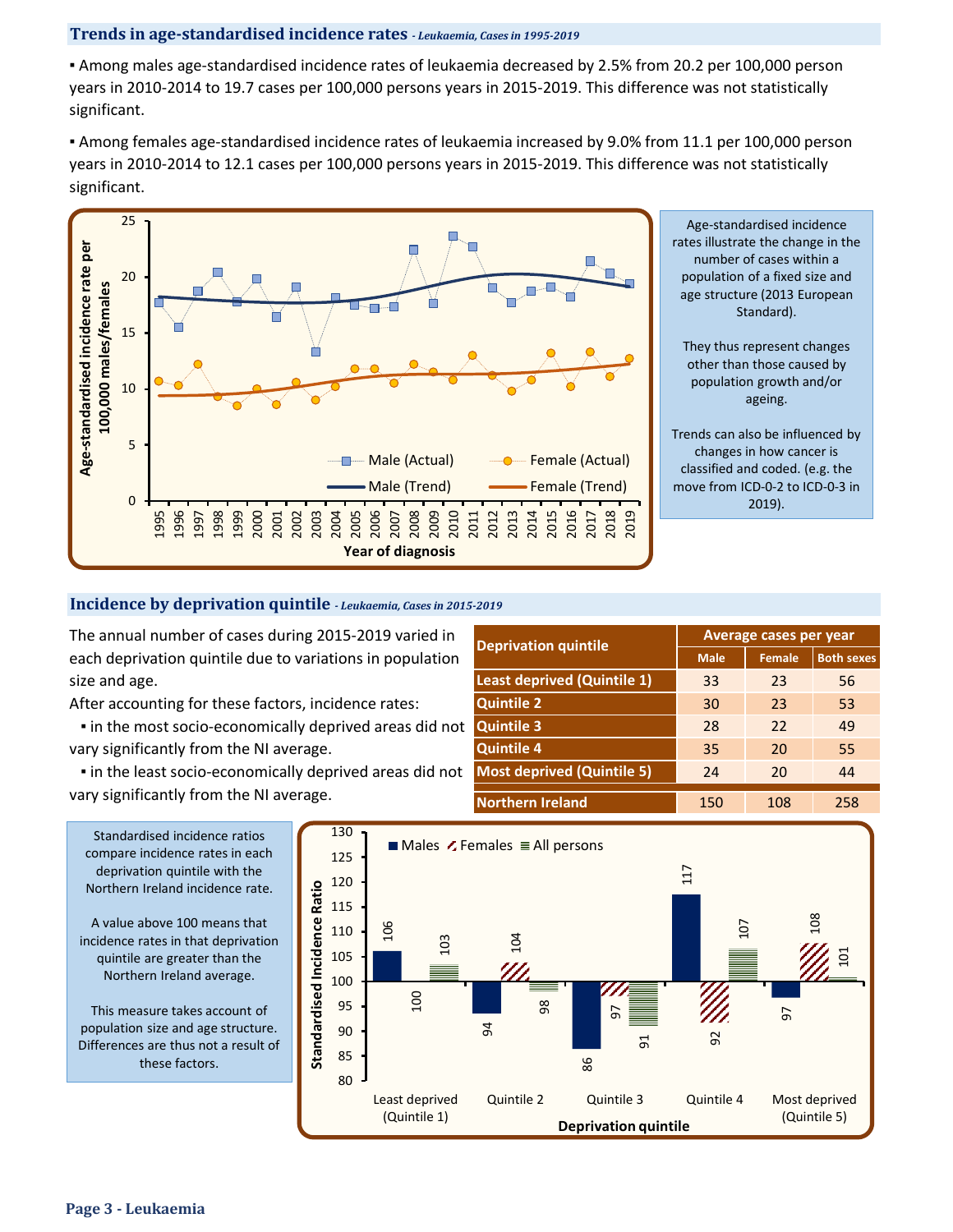## **Incidence by Health and Social Care Trust (HSCT)** *- Leukaemia, Cases in 2015-2019*

The annual number of cases during 2015-2019 varied in each HSCT due to variations in population size and age.

After accounting for these factors, incidence rates:

- **.** in Belfast HSCT did not vary significantly from the NI average.
- **.** in Northern HSCT did not vary significantly from the NI average.
- in South-Eastern HSCT did not vary significantly from the NI average.
- **.** in Southern HSCT did not vary significantly from the NI average.
- **.** in Western HSCT did not vary significantly from the NI average.

| <b>Health and Social</b>  | Average cases per year |               |                   |  |  |  |  |
|---------------------------|------------------------|---------------|-------------------|--|--|--|--|
| <b>Care Trust</b>         | <b>Male</b>            | <b>Female</b> | <b>Both sexes</b> |  |  |  |  |
| <b>Belfast HSCT</b>       | 29                     | 22            | 51                |  |  |  |  |
| <b>Northern HSCT</b>      | 38                     | 29            | 68                |  |  |  |  |
| <b>South-Eastern HSCT</b> | 33                     | 23            | 57                |  |  |  |  |
| <b>Southern HSCT</b>      | 28                     | 19            | 47                |  |  |  |  |
| <b>Western HSCT</b>       | 21                     | 14            | 35                |  |  |  |  |
| <b>Northern Ireland</b>   | 150                    | 108           | 258               |  |  |  |  |



Standardised incidence ratios compare incidence rates in each HSC Trust with the Northern Ireland incidence rate. A value above 100 means that incidence rates in that HSC Trust are greater than the NI average.

This measure takes account of population size and age structure. Differences are thus not a result of these factors.

Data for Local Government Districts and Parliamentary Constituencies are available at www.qub.ac.uk/researchcentres/nicr

#### **Incidence by method of most recent admission to hospital** *- Leukaemia, Cases in 2015-2019*

During 2015-2019:

■ 24.6% of cases had an emergency admission to hospital

■ 24.4% of male cases had an emergency admission up to 30 days prior to diagnosis, compared to 24.8% of female cases.

▪ In 57.1% of diagnosed cases there was no record of a hospital inpatient admission up to 30 days prior to diagnosis.

| <b>Method of admission</b>                  |             | Average cases per year |                   |
|---------------------------------------------|-------------|------------------------|-------------------|
|                                             | <b>Male</b> | <b>Female</b>          | <b>Both sexes</b> |
| <b>Emergency admission</b>                  | 37          | 27                     | 63                |
| <b>Elective admission</b>                   | 28          | 20                     | 47                |
| No emergency/elective<br>admission recorded | 86          | 62                     | 147               |
| <b>Total</b>                                | 150         | 108                    | 258               |



Admission method refers to the most recent hospital inpatient admission that a patient had prior to cancer diagnosis, regardless of reason for the admission.

Admissions are considered up to a maximum of 30 days prior to diagnosis. Admissions up to two days post diagnosis are also considered to allow for a reasonable margin or error in data recording.

The majority of patients with no inpatient admission recorded prior to diagnosis are likely to have been diagnosed via an outpatient route.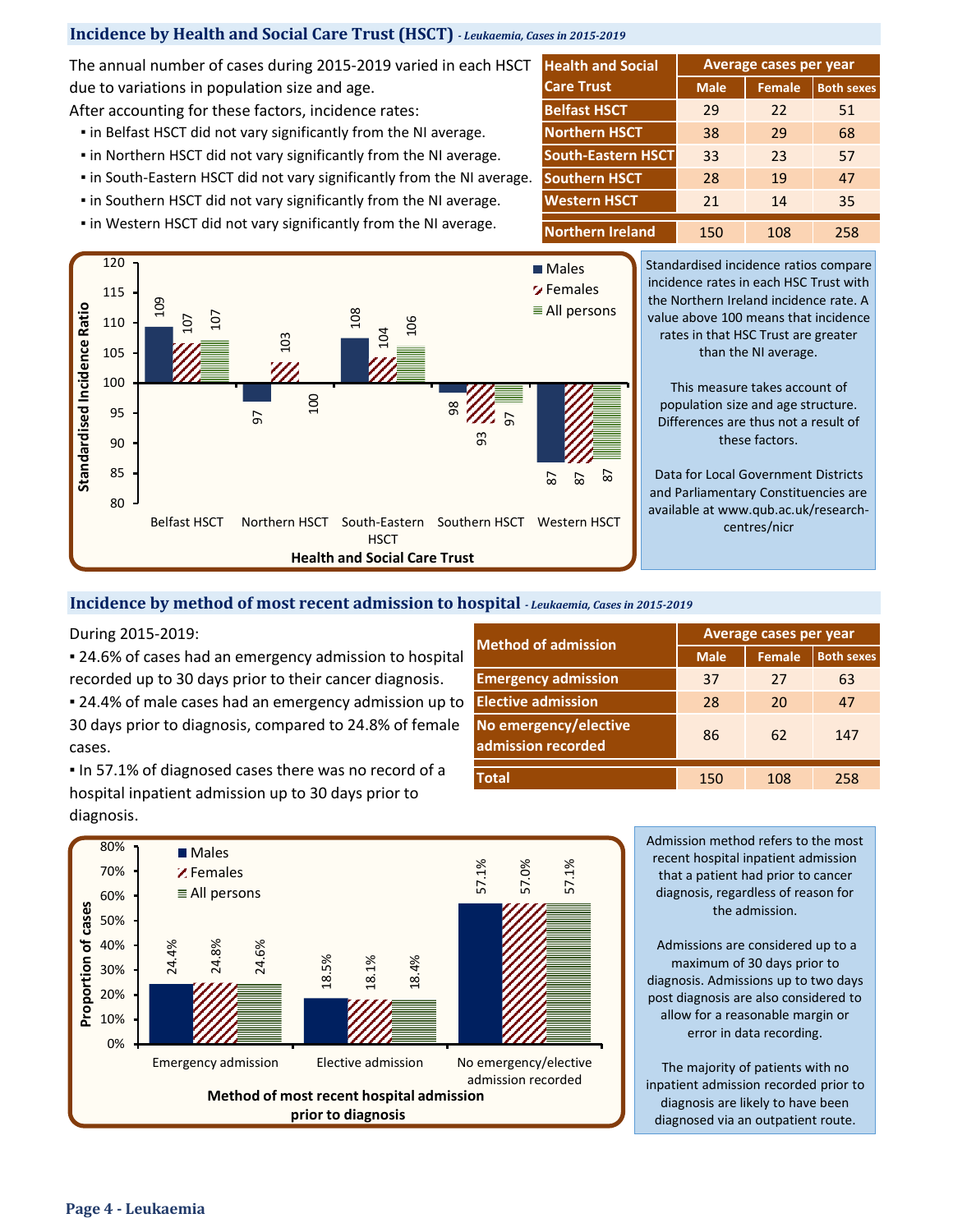# **Survival**

▪ 69.0% of patients were alive one year and 47.1% were alive five years from a leukaemia diagnosis in 2010-2014. (observed survival)

▪ Age-standardised net survival (ASNS), which removes the effect of deaths from causes unrelated to cancer, was 73.8% one year and 57.5% five years from a leukaemia diagnosis in 2010-2014.

▪ Five-year survival (ASNS) for leukaemia patients diagnosed in 2010-2014 was 55.6% among men and 60.0% among women.

| Gender            |          | <b>Observed survival</b>   | <b>Age-standardised</b><br>net survival |                   |  |  |
|-------------------|----------|----------------------------|-----------------------------------------|-------------------|--|--|
|                   | One-year | <b>Five-years One-year</b> |                                         | <b>Five-years</b> |  |  |
| <b>Male</b>       | 68.8%    | 46.6%                      | 72.4%                                   | 55.6%             |  |  |
| Female            | 69.2%    | 47.7%                      | 75.4%                                   | 60.0%             |  |  |
| <b>Both sexes</b> | 69.0%    | 47.1%                      | 73.8%                                   | 57.5%             |  |  |

Observed survival is the proportion of patients still alive one/five years after diagnosis. However, in this measure patients may have died from causes unrelated to their cancer.

Age-standardised net survival is the proportion of patients who would survive if the patient could not die from causes unrelated to their cancer. This measure is more typically used in studies of cancer survival.



#### **Trends in survival** *- Leukaemia, Patients diagnosed in 1995-2014*

**B** Among men five-year survival (ASNS) from leukaemia increased from 54.8% in 2005-2009 to 55.6% in 2010-2014. This difference was not statistically significant.

**Among women five-year survival** (ASNS) from leukaemia increased from 52.3% in 2005-2009 to 60.0% in 2010-2014. This difference was not statistically significant.



#### **Survival by method of most recent admission to hospital** *- Leukaemia, Patients diagnosed in 2010-2014*

▪ Five-year survival (ASNS) among leukaemia patients who had an emergency admission to hospital up to 30 days prior to their cancer diagnosis was 36.4% compared to 51.0% among those with elective admissions and 70.3% among those who had no hospital admissions recorded up to 30 days prior to diagnosis.

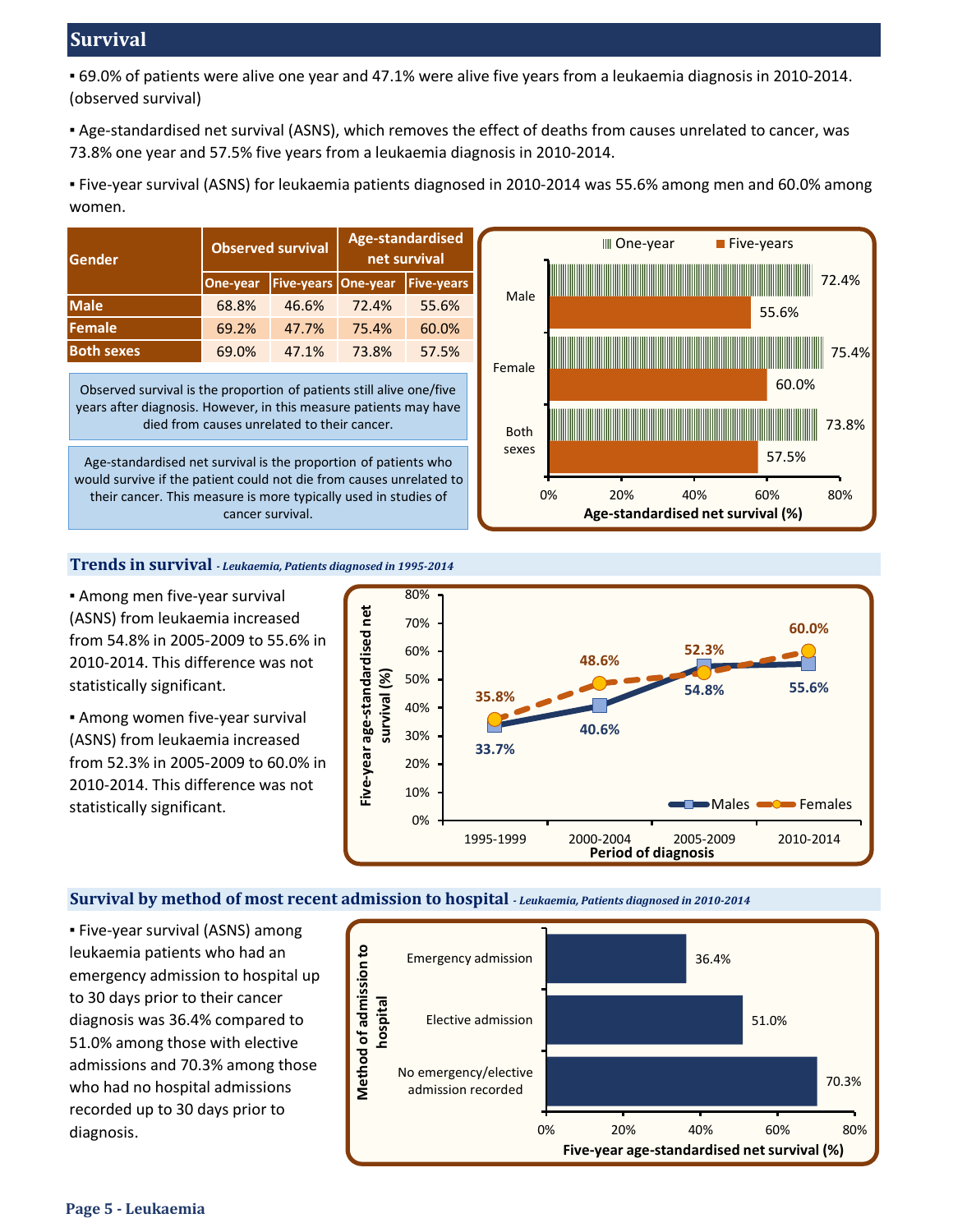#### **Survival by age at diagnosis** *- Leukaemia, Patients diagnosed in 2010-2014*

**• Survival from leukaemia among** patients diagnosed in 2010-2014 was strongly related to age with five-year survival decreasing as age increases.

**Eive-year net survival ranged from** 75.3% among patients aged 15 to 54 at diagnosis to 41.0% among those aged 75 and over.

**Eive-year net survival among** patients aged 75 and over was 37.2% for men and 45.0% for women.



# **Prevalence**

▪ At the end of 2019, there were 1,948 people (Males: 1,117; Females: 831) living with leukaemia who had been diagnosed with the disease during 1995-2019.

25-year prevalence refers to the number of cancer survivors who were alive at the end of 2019, and had been diagnosed with their cancer in the previous 25 years (i.e. 1995-2019).

▪ Of these, 57.3% were male, 28.8% were aged 75 and over, and 11.6% had been diagnosed in the previous year.

|                                | 25-year prevalence |               |                   |             |               |                   |             |        |                   |  |
|--------------------------------|--------------------|---------------|-------------------|-------------|---------------|-------------------|-------------|--------|-------------------|--|
| <b>Time since</b><br>diagnosis | <b>Aged 0-74</b>   |               |                   |             | Aged 75+      |                   | All ages    |        |                   |  |
|                                | <b>Male</b>        | <b>Female</b> | <b>Both sexes</b> | <b>Male</b> | <b>Female</b> | <b>Both sexes</b> | <b>Male</b> | Female | <b>Both sexes</b> |  |
| $0-1$ year                     | 89                 | 68            | 157               | 39          | 29            | 68                | 128         | 97     | 225               |  |
| 1-5 years                      | 286                | 166           | 452               | 101         | 83            | 184               | 387         | 249    | 636               |  |
| 5-10 years                     | 204                | 126           | 330               | 76          | 81            | 157               | 280         | 207    | 487               |  |
| <b>10-25 years</b>             | 246                | 202           | 448               | 76          | 76            | 152               | 322         | 278    | 600               |  |
| 0-25 years                     | 825                | 562           | 1,387             | 292         | 269           | 561               | 1,117       | 831    | 1,948             |  |

## **Trends in 10-year prevalence** *- Leukaemia, Patients alive at end of each year from 2010-2019*

▪ Among males the number of survivors from leukaemia who had been diagnosed within the previous ten years increased by 26.4% from 629 survivors in 2014 to 795 survivors in 2019.

▪ Among females the number of survivors from leukaemia who had been diagnosed within the previous ten years increased by 12.6% from 491 survivors in 2014 to 553 survivors in 2019.

|                   | 2010 |       |       |       | 2011   2012   2013   2014   2015   2016 |       |       | $\begin{array}{ c c c c c }\n\hline\n2017 & \text{ } \end{array}$ | 2018  | 2019  |
|-------------------|------|-------|-------|-------|-----------------------------------------|-------|-------|-------------------------------------------------------------------|-------|-------|
| <b>Male</b>       | 533  | 577   | 601   | 624   | 629                                     | 630   | 658   | 720                                                               | 756   | 795   |
| Female            | 397  | 436   | 464   | 476   | 491                                     | 498   | 486   | 522                                                               | 536   | 553   |
| <b>Both sexes</b> | 930  | 1,013 | 1,065 | 1,100 | 1,120                                   | 1,128 | 1,144 | 1,242                                                             | 1,292 | 1,348 |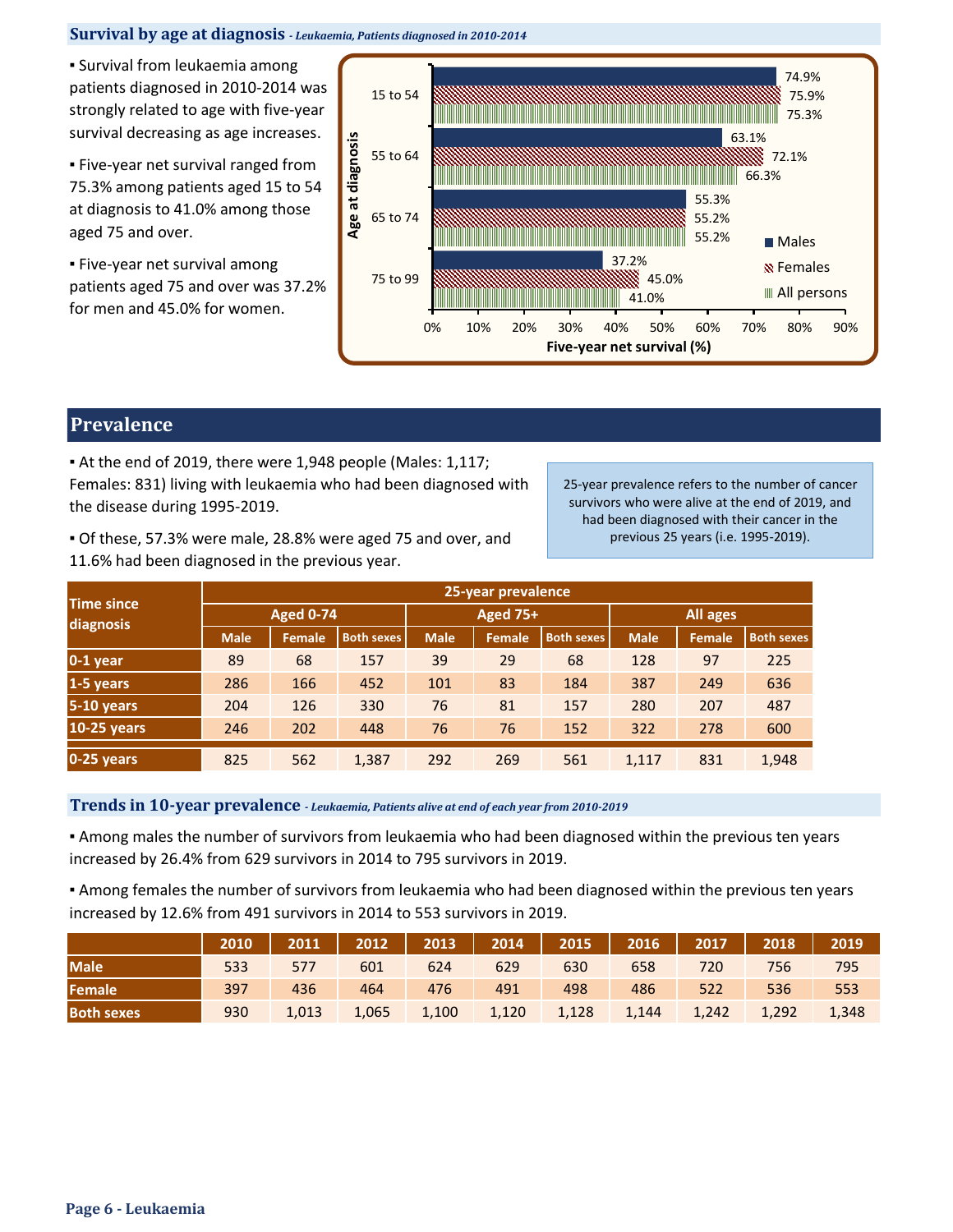# **Mortality**

- During 2015-2019 there were 65 male and 51 female deaths from leukaemia each year.
- Leukaemia made up 2.8% of all male, and 2.4% of all female cancer deaths (ex NMSC).

#### **Deaths by age at death** *- Leukaemia, Deaths in 2015-2019*

| The median age at death during 2015-2019             | Age at          | Average deaths per year |               |                   |  |  |  |
|------------------------------------------------------|-----------------|-------------------------|---------------|-------------------|--|--|--|
| was 76 for men and 77 for women.                     | death           | <b>Male</b>             | <b>Female</b> | <b>Both sexes</b> |  |  |  |
| Risk of death from leukaemia was strongly            | $ 0 - 54 $      | 6                       | 4             | 11                |  |  |  |
| related to patient age, with 53.8% of men and        | $55 - 64$       | 7                       | 3             | 10                |  |  |  |
| 54.9% of women aged 75 years or more at time 65 - 74 |                 | 17                      | -13           | 31                |  |  |  |
| of death.                                            | $75 +$          | 35                      | -28           | 64                |  |  |  |
| . 9.5% of leukaemia deaths occurred among            | <b>All ages</b> | 65                      | 51            | 116               |  |  |  |

▪ 9.5% of leukaemia deaths occurred among those aged under 55.

### **Deaths by year of death** *- Leukaemia, Deaths in 2010-2019*

▪ Among males the number of deaths from leukaemia decreased by 4.4% from an annual average of 68 deaths in 2010-2014 to 65 deaths in 2015-2019.

▪ Among females the number of deaths from leukaemia increased by 10.9% from an annual average of 46 deaths in 2010-2014 to 51 deaths in 2015-2019.

|                   | l 2010 l' |     |     |     | 2011   2012   2013   2014   2015   2016   2017   2018   2019 |     |     |    |     |     |
|-------------------|-----------|-----|-----|-----|--------------------------------------------------------------|-----|-----|----|-----|-----|
| <b>Male</b>       | 59        |     |     |     | 76 63 72 70 81 65 52 57 71                                   |     |     |    |     |     |
| Female            | 43        | 54  | 43  |     | 42 49 62 49                                                  |     |     | 45 | 39' | 59  |
| <b>Both sexes</b> | 102       | 130 | 106 | 114 | 119                                                          | 143 | 114 | 97 | 96  | 130 |

#### **Trends in age-standardised mortality rates** *- Leukaemia, Deaths in 1995-2019*

▪ Among males age-standardised mortality rates from leukaemia decreased by 14.2% between 2010-2014 and 2015- 2019 from 11.3 to 9.7 deaths per 100,000 persons years. This difference was not statistically significant.

▪ Among females age-standardised mortality rates from leukaemia increased by 1.8% between 2010-2014 and 2015- 2019 from 5.6 to 5.7 deaths per 100,000 persons years. This difference was not statistically significant.



Mortality data are provided by the Northern Ireland General Registrar Office via the Department of Health.

Counts of the number of deaths are based upon the year that death occurred, and upon the primary cause of death only.

Age-standardised mortality rates remove changes over time caused by population growth and/or ageing.